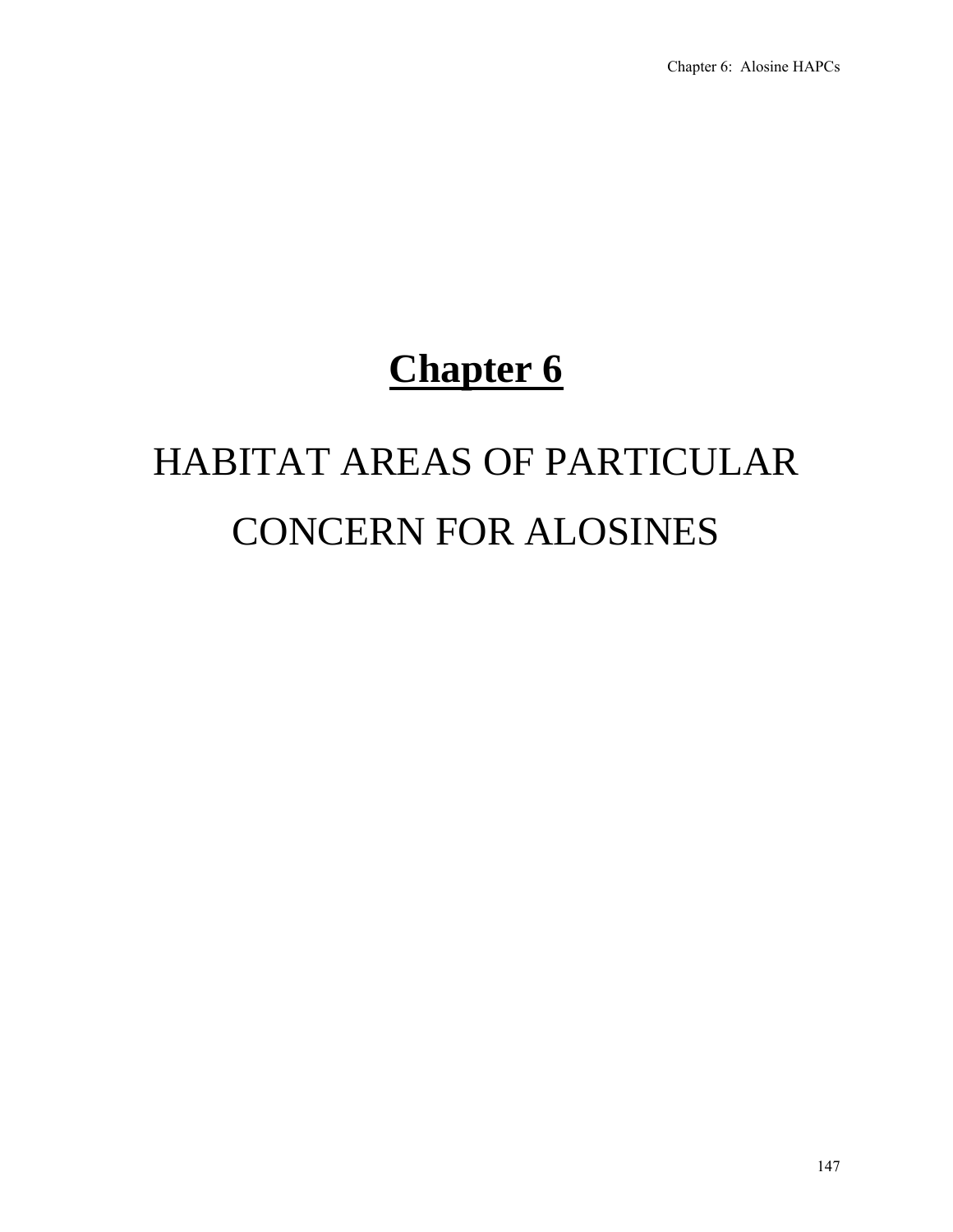### **Section I. Identification and Distribution of Habitat and Habitat Areas of Particular Concern for Alosines**

*NOTE***: Due to the dearth of information on Habitat Areas of Particular Concern (HAPC) for alosine species, the information in this chapter is applicable to American shad, hickory shad, alewife, and blueback herring. Information about one alosine species may be applicable to other alosine species, and is offered for comparison purposes only. Certainly, more information should be obtained at individual HAPCs for each of the four alosine species.** 

All habitats described in the preceding chapters (spawning adult, egg, larval, juvenile, sub-adult, and adult resident and migratory) are deemed essential to the sustainability of anadromous alosine stocks as they presently exist (ASMFC 1999). Klauda et al. (1991) concluded that the critical life history stages for American shad, hickory shad, alewife, and blueback herring, are the egg, prolarva (yolk-sac or pre-feeding larva), post-larva (feeding larva), and early juvenile (through the first month after transformation). Nursery habitat for anadromous alosines consists of areas in which the larvae, post-larvae, and juveniles grow and mature (ASMFC 1999). These areas include spawning grounds and areas through which the larvae and post-larvae drift after hatching, as well as the portions of rivers and estuaries in which they feed, grow, and mature. Juvenile alosines, which leave the coastal bays and estuaries prior to reaching adulthood, also use the nearshore Atlantic Ocean as a nursery area (ASMFC 1999).

Sub-adult and adult habitat for alosines consists of: the nearshore Atlantic Ocean from the Bay of Fundy in Canada to Florida; inlets, which provide access to coastal bays and estuaries; and riverine habitat upstream of the spawning grounds (ASMFC 1999). American shad and river herring have similar seasonal distributions, which may be indicative of similar inshore and offshore migratory patterns (Neves 1981). Although the distribution and movements of hickory shad are essentially unknown after they return to the ocean (Richkus and DiNardo 1984), due to harvest along the southern New England coast in the summer and fall (Bigelow and Schroeder 1953) it is assumed that they also follow a migratory pattern similar to American shad (Dadswell et al. 1987).

Critical habitat in North Carolina is defined as, "The fragile estuarine and marine areas that support juvenile and adult populations of economically important seafood species, as well as forage species important in the food chain." Among these critical habitats are anadromous fish spawning and nursery areas in all coastal fishing waters (NCAC 3I.0101 (20) (NCDEHNR 1997). Although most states have not formally designated essential or critical alosine habitat areas, most states have identified spawning habitat, and some have even identified nursery habitat.

Tables in Section II of each alosine species chapter contain significant environmental, temporal, and spatial factors that affect the distribution of American shad, hickory shad, alewife, and blueback herring. Additional tables found on the included DVD contain confirmed, reported, suspected, or historical state habitat for American shad, hickory shad, alewife, and blueback herring. Alosines spend the majority of their life cycle outside of state waters, and the Commission recognizes that all habitats used by these species are essential to their existence.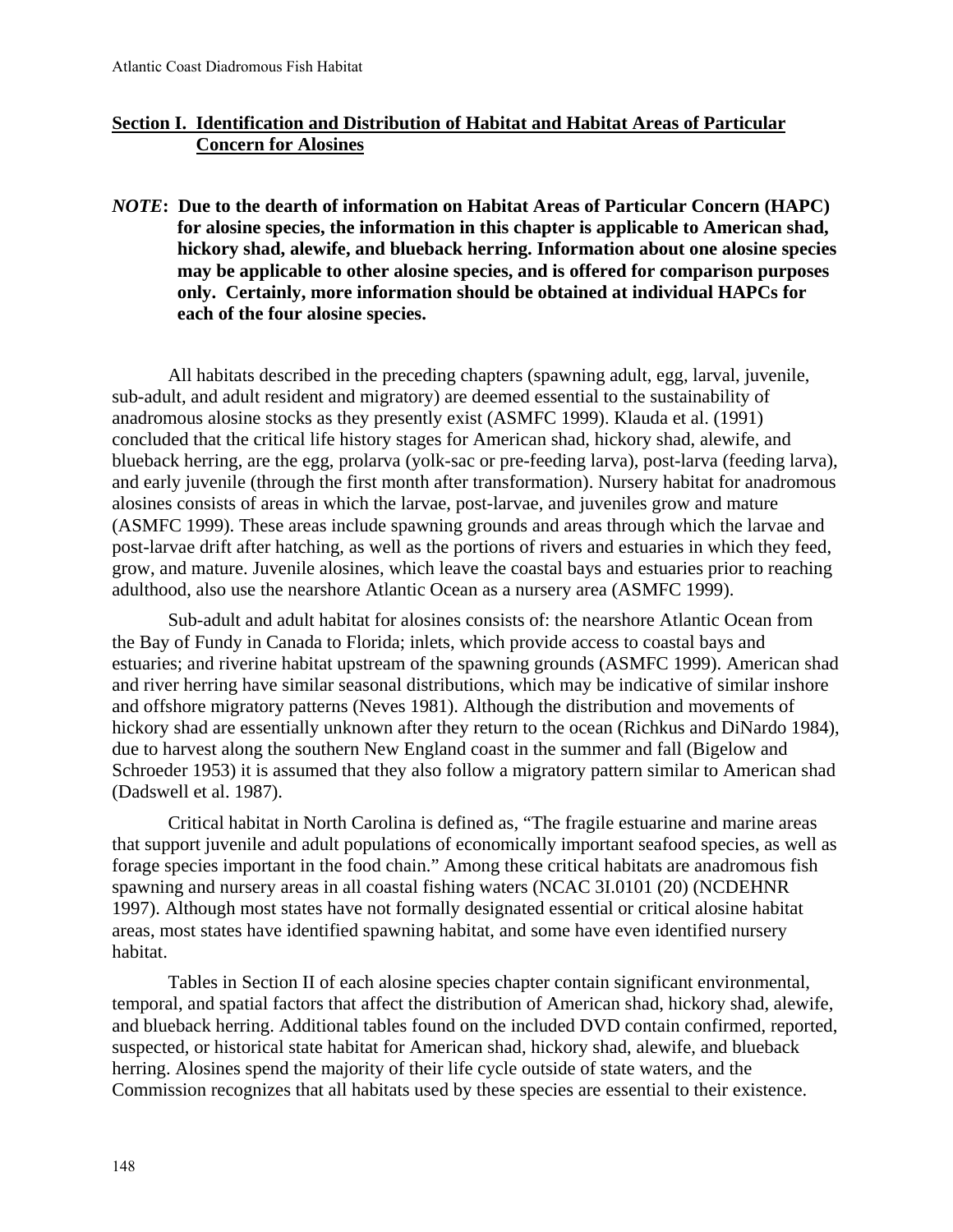#### **Section II. Present Condition of Riverine Habitats and Habitat Areas of Particular Concern for Alosines**

Fisheries management measures cannot successfully sustain anadromous alosine stocks if the quantity and quality of habitat required by all species are not available. Harvest of fisheries resources is a major factor impacting population status and dynamics, and is subject to control and manipulation. However, without adequate habitat quantity and quality, the population cannot exist (ASMFC 1999).

#### *Habitat quantity*

Thousands of kilometers of historic anadromous alosine habitat have been lost due to development of dams and other obstructions to migration. In the  $19<sup>th</sup>$  century, organic pollution from factories created zones of hypoxia or anoxia near large cities (Burdick 1954; Talbot 1954; Chittenden 1969). Gradual loss of spawning and nursery habitat quantity and quality, and overharvesting are thought to be the major causative factors for population declines of American shad, hickory shad, alewife, and blueback herring (ASMFC 1999). Although these threats are considered the major causative factors in the decline of shad and river herring, additional threats are discussed in the Threats chapter.

It is likely that American shad spawned in all rivers and tributaries throughout the species' range on the Atlantic coast prior to dam construction in this country (Colette and Klein-MacPhee 2002). While precise estimates are not possible, it is speculated that at least 130 rivers supported historical runs; now there are fewer than 70 systems that support spawning. Individual spawning runs may have numbered in the hundreds of thousands. It is estimated that runs have been reduced to less than 10% of historic sizes. One recent estimate of river kilometers lost to spawning is 4.36 x  $10^3$  compared to the original extent of the runs. This is an increase in available habitat over estimates from earlier years, with losses estimated at  $5.28 \times 10^3$  in 1898 and 4.49 x  $10^3$  in 1960. The increase in available habitat has largely been due to restoration efforts and enforcement of pollutant abatement laws (Limburg et al. 2003).

Some states have general characterizations of the degree of habitat loss, but few studies have actually quantified impacts in terms of the area of habitat lost or degraded (ASMFC 1999). It has been noted that dams built during the 1800's and early to mid-1900's on several major tributaries to the Chesapeake Bay have substantially reduced the amount of spawning habitat available to American shad (Atran et al. 1983; CEC 1988), and likely contributed to long-term stock declines (Mansueti and Kolb 1953). North Carolina characterized river herring habitat loss as "considerable" from wetland drainage, stream channelization, stream blockage, and oxygenconsuming stream effluent (NCDENR 2000).

Some attempts have been made to quantify existing or historical areas of anadromous alosine habitat, including spawning reaches. For example, Maine estimated that the American shad habitat area in the Androscoggin River is  $10,217,391$  yd<sup>2</sup>. In the Kennebec River, Maine, from Augusta to the lower dam in Madison, including the Sebasticook and Sandy rivers, and Seven Mile and Wesserunsett streams, there is an estimated  $31,510,241$  yd<sup>2</sup> of American shad habitat and 24,606 surface acres of river herring habitat. Lary (1999) identified an estimated 90,868 units (at 100 yd<sup>2</sup> each) of suitable habitat for American shad and 296,858 units (at 100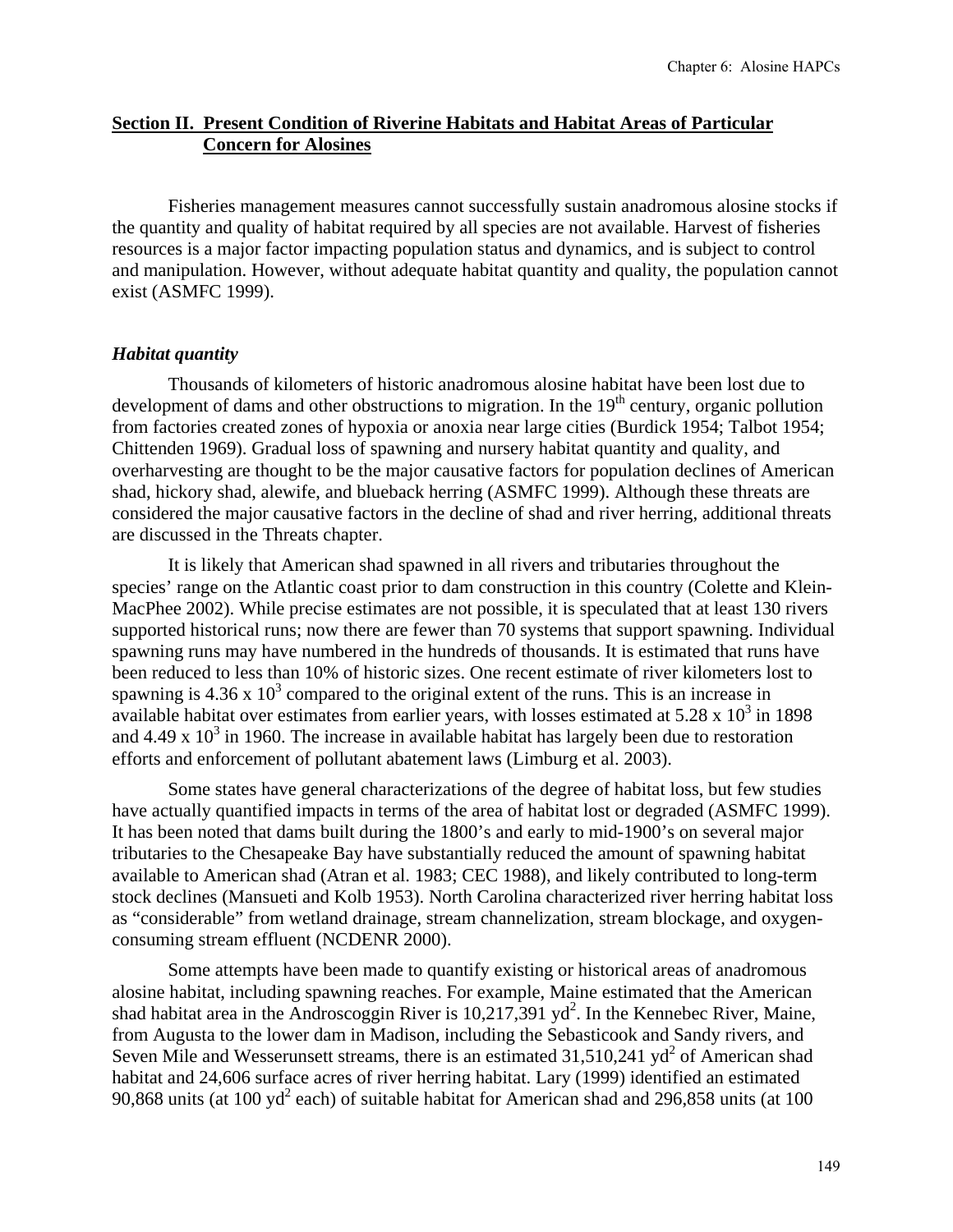$yd^2$  each) for alewife between Jetty and the Hiram Dam along the Saco River, Maine. Above the Boshers Dam on the James River, Virginia, habitat availability was estimated in terms of the number of spawning fish that the main-stem area could support annually, which was estimated at 1,000,000 shad and 10,000,000 river herring (Weaver et al. 2003).

Although many stock sizes of alosine species are decreasing or remain at historically low levels, some stock sizes are increasing. It has not been determined if adequate spawning, nursery, and adult habitat presently exist to sustain stocks at recovered levels (ASMFC 1999).

### *Habitat quality*

Concern that the decline in anadromous alosine populations is related to habitat degradation has been alluded to in past evaluations of these stocks (Mansueti and Kolb 1953; Walburg and Nichols 1967). This degradation of alosine habitat is largely the result of human activities. However, it has not been possible to rigorously quantify the magnitude of degradation or its contribution to impacting populations (ASMFC 1999).

Of the habitats used by American shad, spawning habitat has been most affected. Loss due to water quality degradation is evident in the northeast Atlantic coast estuaries. In most alosine spawning and nursery areas, water quality problems have been gradual and poorly defined; it has not been possible to link those declines to changes in alosine stock size. In cases where there have been drastic declines in alosine stocks, such as in the Chesapeake Bay in Maryland, water quality problems have been implicated, but not conclusively demonstrated to have been the single or major causative factor (ASMFC 1999).

Toxic materials, such as heavy metals and various organic chemicals (i.e., insecticides, solvents, herbicides), occur in anadromous alosine spawning and nursery areas and are believed to be potentially harmful to aquatic life, but have been poorly monitored. Similarly, pollution in nearly all of the estuarine waters along the East Coast has certainly increased over the past 30 years, due to industrial, residential, and agricultural development in the watersheds (ASMFC 1999). Specific challenges that currently exist are identified and discussed in greater detail in the Threats Chapter.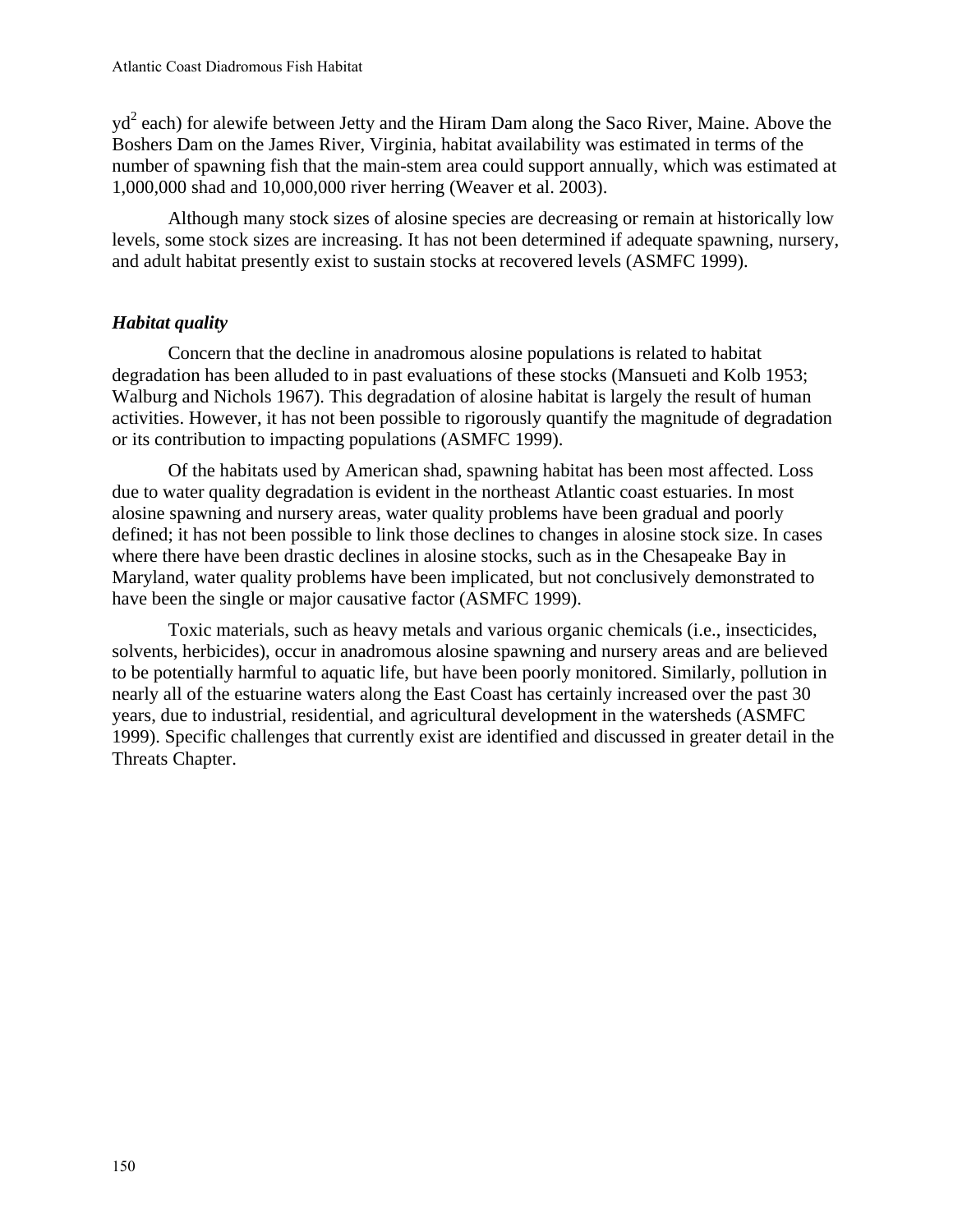#### **Section III. Alosine HAPCs Literature Cited**

- ASMFC (Atlantic States Marine Fisheries Commission). 1999. Amendment 1 to the interstate fishery management plan for shad & river herring. Fishery Management Report No. 35, Washington, D.C.
- Atran, S. M., J. G. Loesch, and W. H. Kriete, Jr. 1983. An overview of the status of *Alosa* stocks in Virginia. Virginia Institute of Marine Science, Marine Resources Report No. 82-10, Gloucester Point, Virginia.
- Bigelow, H. B., and W. C. Schroeder. 1953. Fishes of the Gulf of Maine. Fishery Bulletin 74 of the Fishery Bulletin of the Fish and Wildlife Service, volume 53. United States Government Printing Office, Washington, D.C.
- Burdick, G. E. 1954. An analysis of the factors, including pollution, having possible influence on the abundance of shad in the Hudson River. New York Fish and Game Journal 1: 188- 205.
- Chesapeake Executive Council (CEC). 1988. Strategy for removing impediments to migratory fishes in the Chesapeake Bay watershed. Chesapeake Executive Council, Annapolis, Maryland.
- Chittenden, M. E., Jr. 1969. Life history and ecology of the American shad, *Alosa sapidissima*, in the Delaware River. Doctoral dissertation. Rutgers University, New Brunswick, New Jersey.
- Collette, B., and G. Klein-MacPhee, editors. 2002. Bigelow and Schroeder's Fishes of the Gulf of Maine, 3rd edition. Smithsonian Institution Press, Washington, D.C.
- Dadswell, M. J., G. D. Melvin, P. J. Williams, and D. E. Themelis. 1987. Influences of origin, life history, and chance on the Atlantic coast migration of American shad. American Fisheries Society Symposium 1: 313-330.
- Klauda, R. J., S. A. Fischer, L. W. Hall, Jr., and J. A. Sullivan. 1991. Alewife and blueback herring; *Alosa pseudoharengus* and *Alosa aestivalis*. Pages 10.1-10.29 *in* S. L. Funderburk, J. A. Mihursky, S. J. Jordan, and D. Riley, editors. Habitat requirements for Chesapeake Bay living resources,  $2<sup>nd</sup>$  edition. Chesapeake Bay Program, Living Resources Subcommittee, Annapolis, Maryland.
- Lary, S. J. 1999. State of Maine recovery plan for American shad and river herring. Maine Department of Marine Resources, Augusta, Maine.
- Limburg, K. E., K. A. Hattala, and A. Kahnle. 2003. American shad in its native range. Pages 125-140 *in* K. E. Limburg, and J. R. Waldman, editors. Biodiversity, status, and conservation of the world's shads. American Fisheries Society Symposium 35, Bethesda, Maryland.
- Mansueti, R. J., and H. Kolb. 1953. A historical review of the shad fisheries of North America. Chesapeake Biological Laboratory Publication No. 97, Solomons, Maryland.
- Neves, R. J. 1981. Offshore distribution of alewife, *Alosa Pseudoharengus*, and blueback herring, *Alosa Aestivalis*, along the Atlantic coast. Fishery Bulletin 79: 473-485.